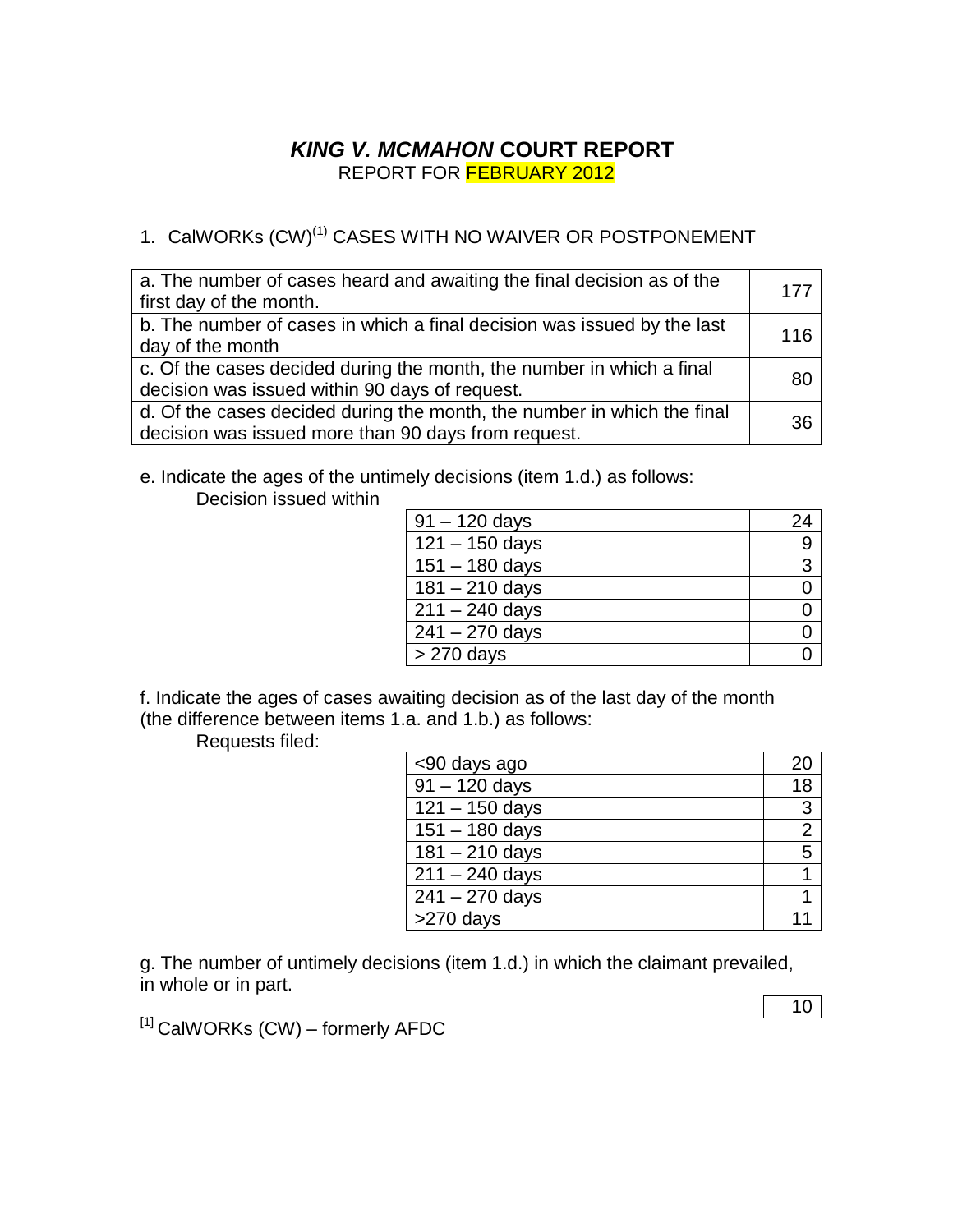## CW ONLY CASES WITH POST HEARING CONTINUANCE (WAIVER)

| a. The number of cases heard and awaiting final decision as of the first  | 26 |
|---------------------------------------------------------------------------|----|
| day of the month.                                                         |    |
| b. The number of cases in which the final decision was issued by the last |    |
| day of the month.                                                         |    |
| c. Of the cases decided during the month, the number in which the final   |    |
| decision was issued within 90 days of request.                            |    |
| d. Of the cases decided during the month, the number in which the final   |    |
| decision was issued more than 90 days from request.                       |    |

### e. Indicate the age of the untimely decisions (item 2.d.) as follows:

Decisions issued within

| $91 - 120$ days    |  |
|--------------------|--|
| $121 - 150$ days   |  |
| $151 - 180$ days   |  |
| $181 - 210$ days   |  |
| $211 - 240$ days   |  |
| $241 - 270$ days   |  |
| More than 270 days |  |

f. Indicate the age of cases awaiting decision as of the last day of the month (the difference between items 2.a. and 2.b.) as follows:

Request filed:

| <90 days ago              |   |
|---------------------------|---|
| $\frac{1}{91} - 120$ days |   |
| $121 - 150$ days          | 3 |
| $151 - 180$ days          |   |
| $181 - 210$ days          |   |
| $211 - 240$ days          |   |
| $241 - 270$ days          |   |
| $>270$ days               |   |

g. The number of untimely decisions (item 3.d.) in which the claimant prevailed, in whole or in part.

0

• In those cases where the hearing was continued on the motion of the Administrative Law Judge prior to the close of the record or the record remained open after the hearing for submission of evidence, the number of days (1 day or greater) for continuance or holding the record open are computed as an extension to the 60 / 90 days from the date of the hearing request prior to indicating the age of a case having a post hearing continuance.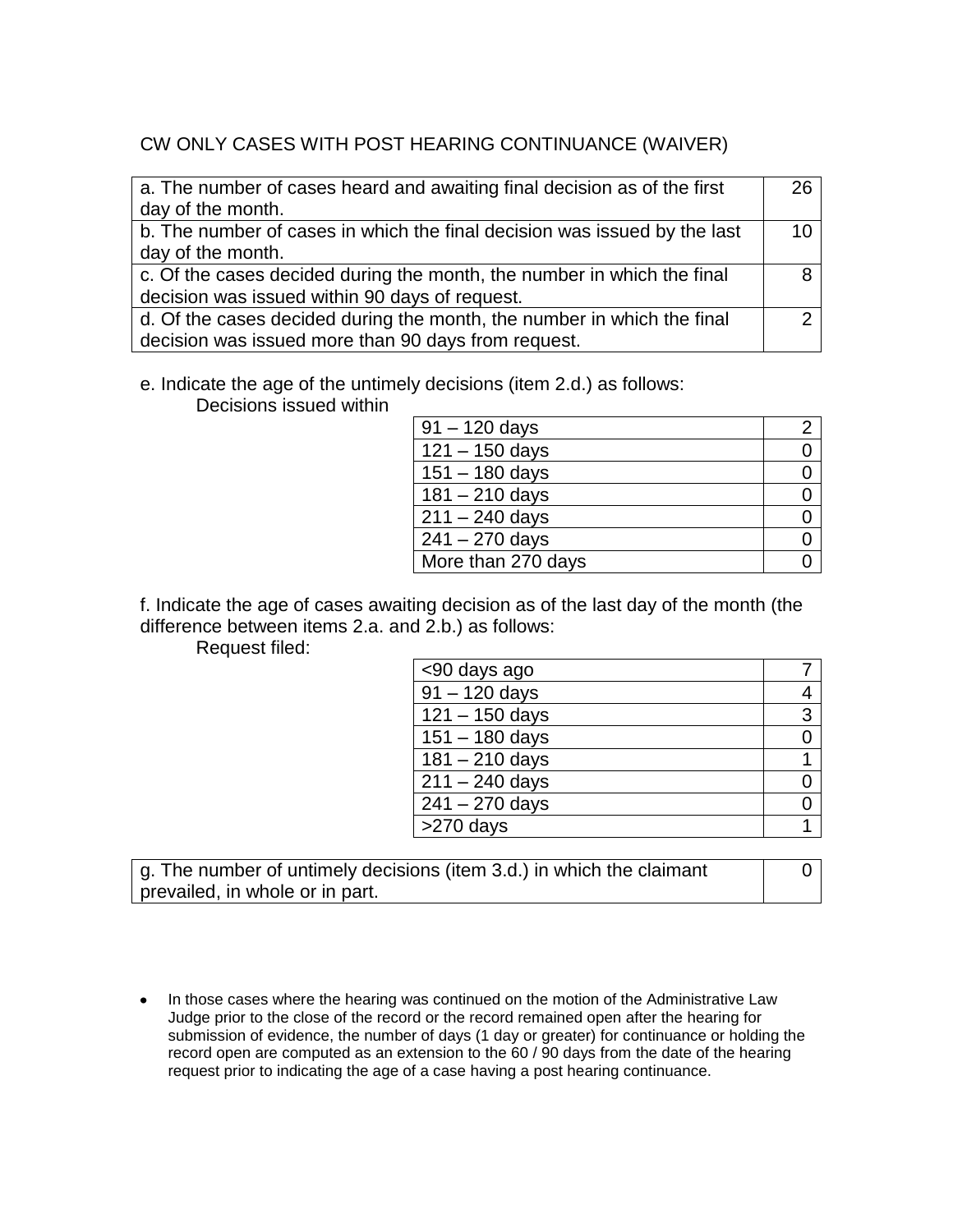## CW CASES WITH PREHEARING POSTPONEMENT

| a. The number of cases heard and awaiting final decision as of the first  | 83 |
|---------------------------------------------------------------------------|----|
| day of the month.                                                         |    |
| b. The number of cases in which the final decision was issued by the last | 51 |
| day of the month.                                                         |    |
| c. Of the cases decided during the month, the number in which the final   | 35 |
| decision was issued within 90 days of request.                            |    |
| d. Of the cases decided during the month, the number in which the final   | 16 |
| decision was issued more than 90 days from request.                       |    |

e. Indicate the age of the untimely decisions (item 3.d.) as follows:

Decisions issued within

| $91 - 120$ days    | 8 |
|--------------------|---|
| $121 - 150$ days   | 3 |
| $151 - 180$ days   | 3 |
| $181 - 210$ days   | 2 |
| $211 - 240$ days   |   |
| $241 - 270$ days   |   |
| More than 270 days |   |

f. Indicate the age of cases awaiting decision as of the last day of the month (the difference between items 3.a. and 3.b.) as follows:

Request filed:

| <90 days ago     | 12             |
|------------------|----------------|
| $91 - 120$ days  |                |
| $121 - 150$ days |                |
| $151 - 180$ days | 2              |
| $181 - 210$ days |                |
| $211 - 240$ days | 3              |
| $241 - 270$ days | $\overline{2}$ |
| >270 days        | $\mathfrak{p}$ |

g. The number of untimely decisions (item 3.d.) in which the claimant prevailed, in whole or in part. 4